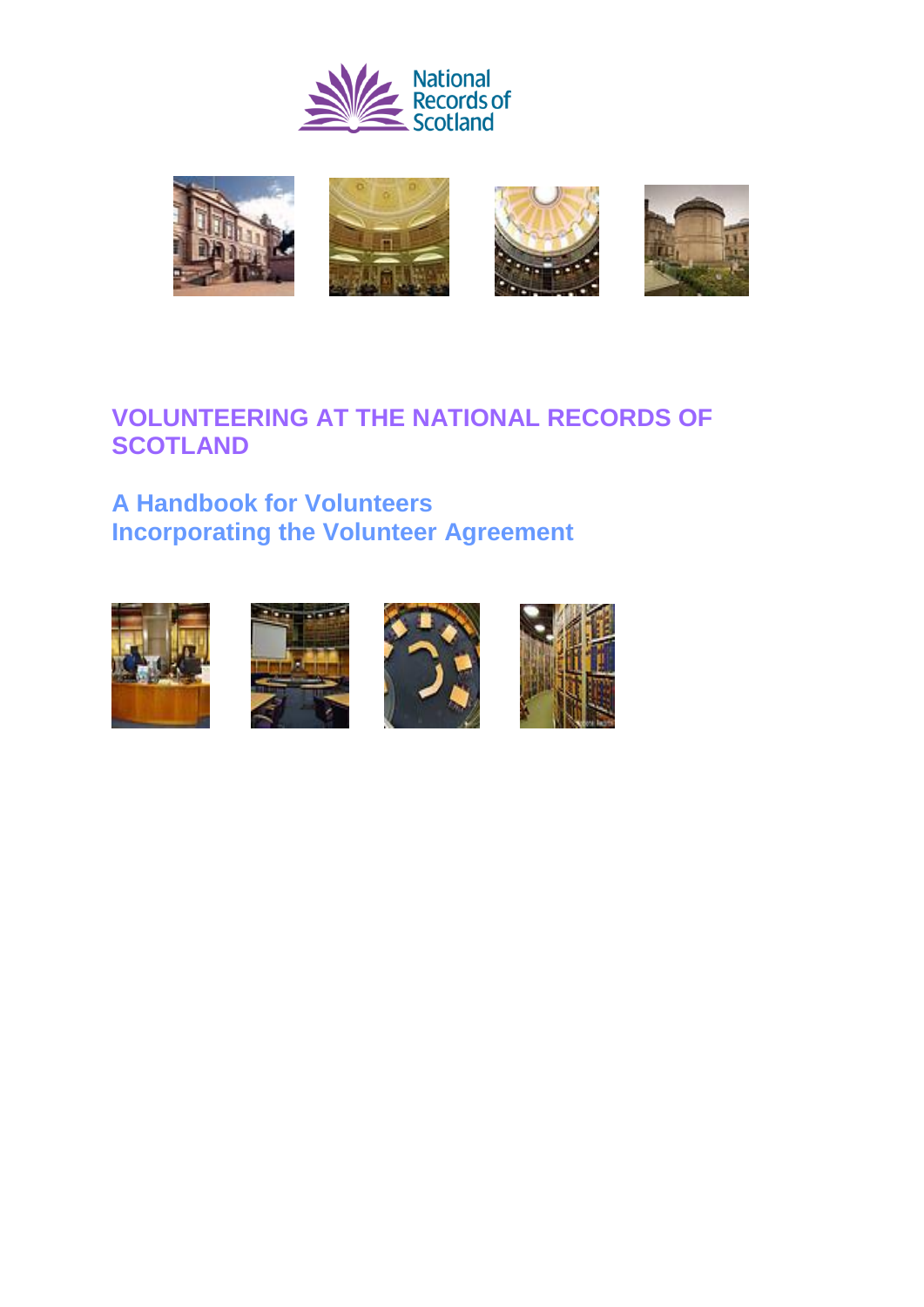# **Welcome from Paul Lowe, Chief Executive**



Thank you for volunteering with the National Records of Scotland.

You will be involved in a range of activities which will help NRS to improve access to our collections for others.

Our volunteering placements also aim to benefit you by providing you with an opportunity to improve your knowledge and skills and, if you need, gain practical work experience for the future.

I hope that you enjoy your time with us and find the opportunity both interesting and rewarding.

Paul Lowe **Chief Executive**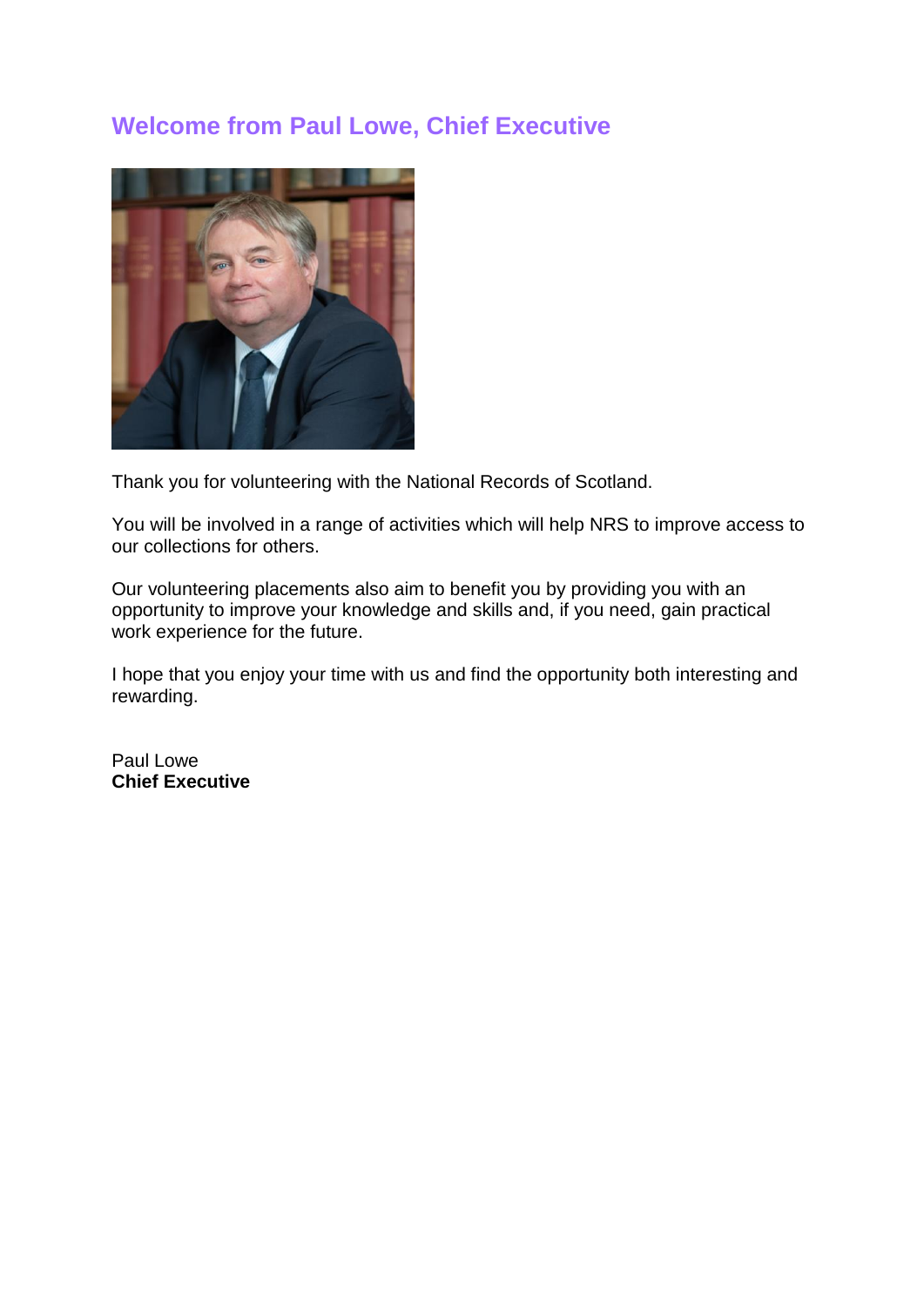## **1. WELCOME**

Welcome to the National Records of Scotland (NRS). This pack will give you a brief background to the Department and other useful information.

## **2. ABOUT US**

#### **What we do**

We hold records spanning the  $12<sup>th</sup>$  to the  $21<sup>st</sup>$  centuries, touching on virtually every aspect of Scottish life. We are the repository for the public and legal records of Scotland but we also accept many local and private archives. We hold one of the most varied collections of records in Britain. We advise our colleagues in the Scottish Government as well as other institutions and businesses on the care of their records. NRS is headed by the Registrar General for Scotland and Keeper of the Records and employs approximately 450 staff.

NRS administers the registration of events such as births, deaths, marriages, civil partnerships, divorces and adoptions. It is also responsible for the statutes relating to the formalities of marriage and the conduct of civil marriage.

The Department preserves, protects and promotes Scotland's national archives and works in close partnership with public authorities to improve record keeping. We promote access to Scotland's national archives by bringing people and records together, through our website, education services, exhibitions and publications.

We take the Census of Scotland's population every ten years and prepare and publish demographic and other statistics for central and local Government, for medical research, and for the private sector. We make available to customers, public records about individuals, and maintain for the Scottish Government the National Health Service Central Register (NHSCR). The Department also has a statutory duty to report each year on various statistical matters. This Annual Report is laid before The Scottish Parliament by the First Minister. It contains an overview of what is happening in Scotland, based on demographic data collated for the previous calendar year. The annual report is supplemented by a set of Reference Tables that include detailed information on births, deaths (including information on cause of death), marriages, divorces, and population estimates for the same period. We also produce a provisional Quarterly Return containing demographic data for the current year. In addition to the range of standard statistics (including Scottish census statistics) available, we produce other statistical output to order.

NRS are partners with the Court of the Lord Lyon, in a joint initiative to create a family history centre – called the ScotlandsPeople Centre. The centre provides 165 search places across four public search rooms in New Register House and neighbouring General Register House. The centre provides access to the electronic genealogical resources provided by the two partners. Information about the Centre can be found at: [http://www.scotlandspeoplehub.gov.uk.](http://www.scotlandspeoplehub.gov.uk/) The partners also offer a joint service to key historical sources via the e-commerce website [www.scotlandspeople.gov.uk](http://www.scotlandspeople.gov.uk/)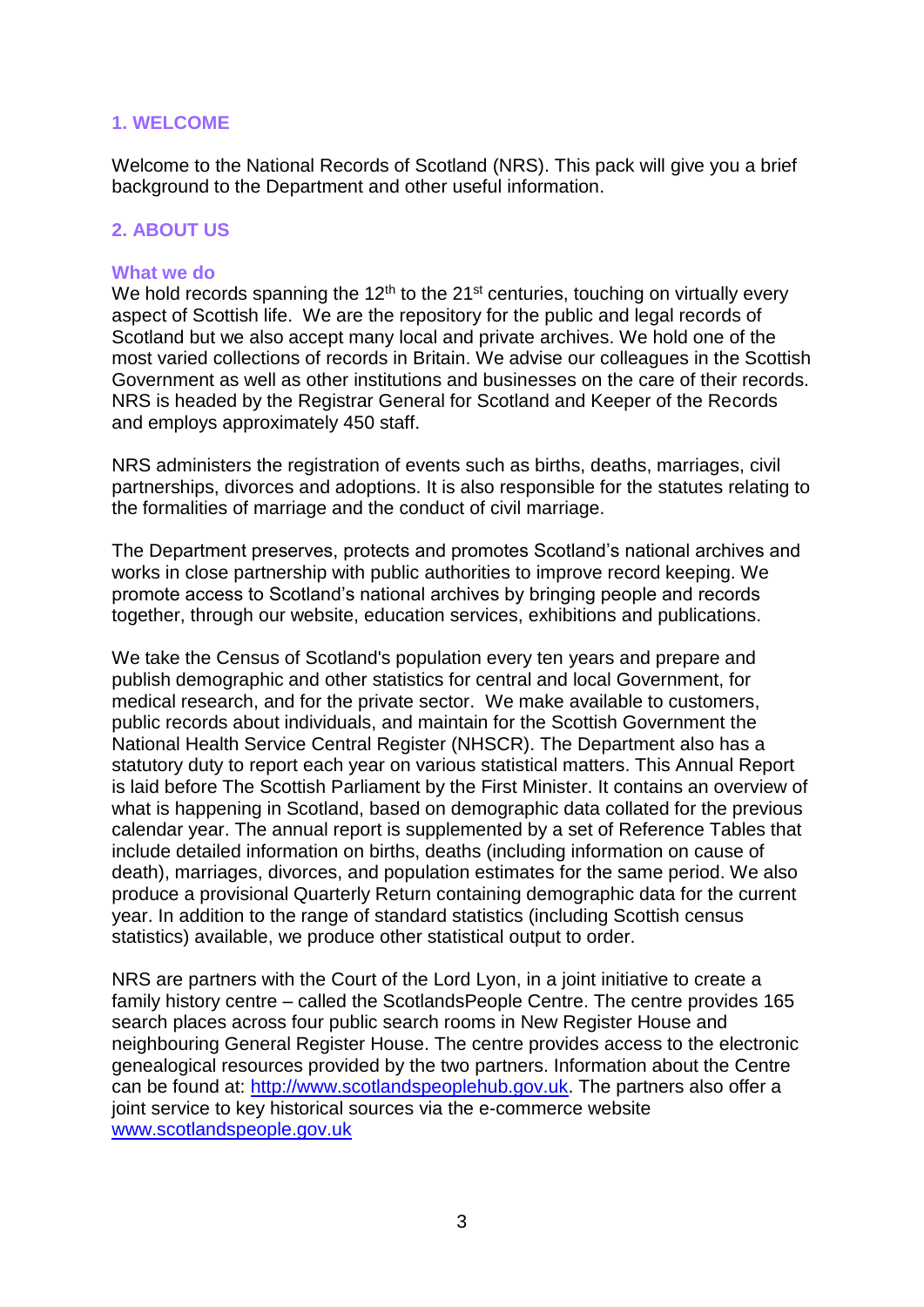Although NRS is a separate Government Department, our official position is that of a non-ministerial department of the Scottish Government (SG).

**Our offices**

Our addresses are:

11612101010

General Register House<br>
2 Princes Street<br>
2 Princes Street<br>
2 Nest Register Street Edinburgh Edinburgh  $EH1.3YY$ 



3 West Register Street





Ladywell House<br>
Ladywell Road<br>
Ladywell Road<br>
Crossway N Ladywell Road 99 Bankhead Crossway North Edinburgh Sighthill Industrial Estate<br>EH12 7TF Sighthill Industrial Estate Edinburgh EH<sub>11</sub> 4DX



West Register House NHSCR 17 Charlotte Square **Cairnsmore House**<br>
Edinburgh Cairnsmore House<br>
Cairnsmore House Edinburgh Dumfries<br>EH2 4DF DOS1 4EZ  $EH2$  4DF

## **Roles & Functions of NRS**

The functions of NRS are to:

- administer the registration of events such as births, deaths, marriages, civil partnerships, divorces and adoptions.
- maintain the statutes relating to the formalities of marriage and the conduct of civil marriage.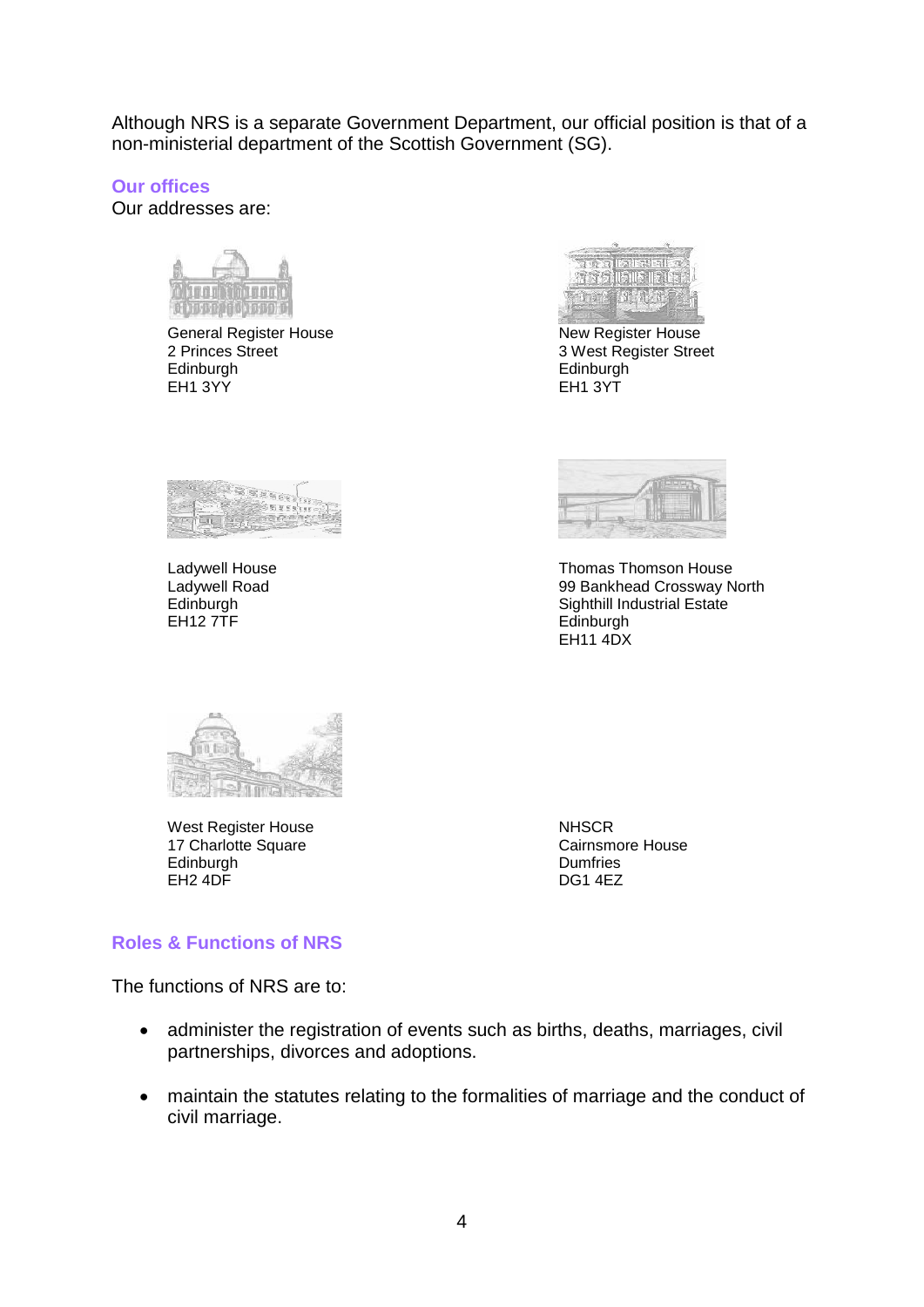- take a Census of Scotland's population every ten years and prepare and publish demographic and other statistics for central and local government, for medical research, and for the private sector.
- make available to customers public records about individuals, and maintain for the Scottish Government the National Health Service Central Register (NHSCR).
- select public records worthy of permanent preservation; acquire other historical records of national importance, and make suitable arrangements for the disposal of other material including transfer to another appropriate repository;
- preserve to archival standards all records selected for permanent preservation in the NRS;
- retransmit records of stakeholder bodies under statutory requests;
- increase sustainable public access to the records;
- provide advice to custodians of records out with the NRS and facilitate access to such records;
- take the lead in the development of archival and records management practice in Scotland; and
- deploy the resources available to the NRS in the most effective and efficient manner.
- approve arrangements for the management of public records created or held by named public authorities or by contractors who carry out any functions of those authorities.

# **2. THE RELATIONSHIP BETWEEN NRS AND VOLUNTEERS**

## **The Role**

Volunteer placements are made on the suitability of the volunteer (skills and experience) to carry out the particular role. Neither NRS nor the volunteer regard the relationship as a contract of employment and there will be no payment or salary made for the tasks undertaken. The tasks which you will undertake are outlined at **Annex A.**

## **Expenses**

All reasonable and actual expenses incurred by the Volunteer whilst carrying out the tasks will be reimbursed by NRS. This will not include usual travel from home to the office of placement.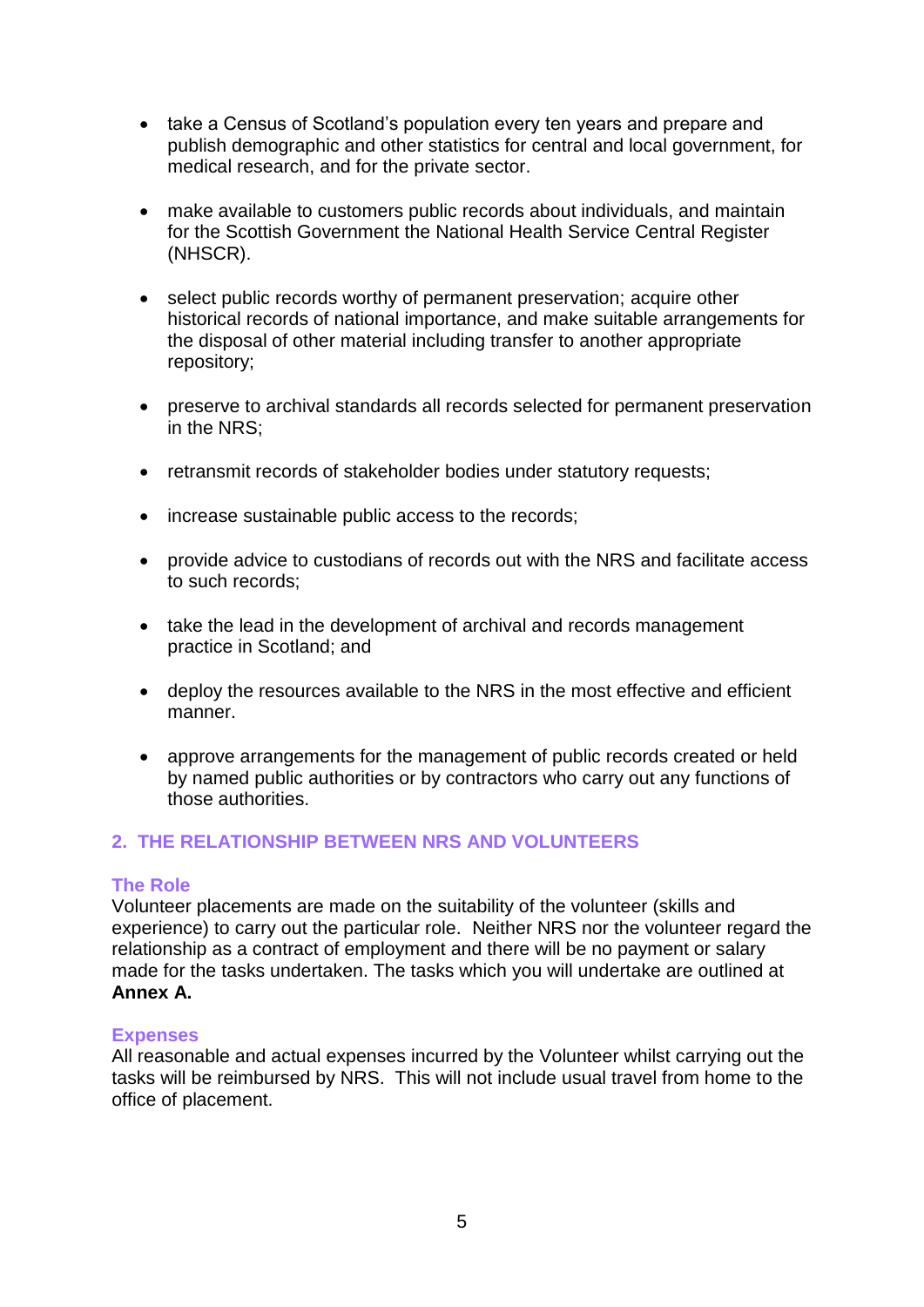## **Time**

How much time you are required for, depends on what you are working on. Regular attendance is important to NRS so that we can ensure that the task runs smoothly. The time and days that you work will be agreed between you and your Supervisor.

#### **Volunteer Supervisor**

Your appointed Volunteer Supervisor is << NAME>>, and can be contacted on <<TEL>>, <<EMAIL>>.

Your Volunteer Supervisor will oversee your work and will give you sufficient guidance and provide you with a volunteer role description outlining the specific duties of the role.

#### **Training**

NRS may arrange additional training throughout the opportunity as required, for example if you will be handing documents. If you feel you need any training, please discuss this with your Volunteer Supervisor.

#### **Theft**

Thefts of official and personal property will not be tolerated. If theft occurs the opportunity will end immediately and you may be subject to prosecution.

## **Confidentiality, Copyright and Data Protection**

As a volunteer you may become aware of confidential information about the National Records of Scotland (formerly National Archives of Scotland and General Register Office for Scotland), its staff, users, stakeholders and suppliers. You must not disclose this information or use it for your own, or another's, benefit without the consent of the party concerned.

NRS will store and maintain Volunteers' personal data with appropriate safeguards for confidentiality. Please let NRS: Corporate Development know of any changes in your personal details so that we can keep our records up to date.

All the material that NRS creates is Crown copyright. We ask that all Volunteers assign to the Crown the rights of any material they have created while volunteering for us, so that it can be freely used.

# **3. YOUR HEALTH & SAFETY AND WELLBEING**

We place great importance on ensuring that health and safety standards are maintained in all NRS buildings. Everyone in NRS has responsibility for health and safety – from the top level of management to each individual member of staff.

Please read carefully the leaflet attached at **Annex B** "H&S – Your responsibilities".

## **Fire**

Lists of the NRS fire officers are displayed around the buildings. Normally your line manager will let you know where the fire escape routes are. If you work in a different building from your manager, you should make sure you are familiar with the nearest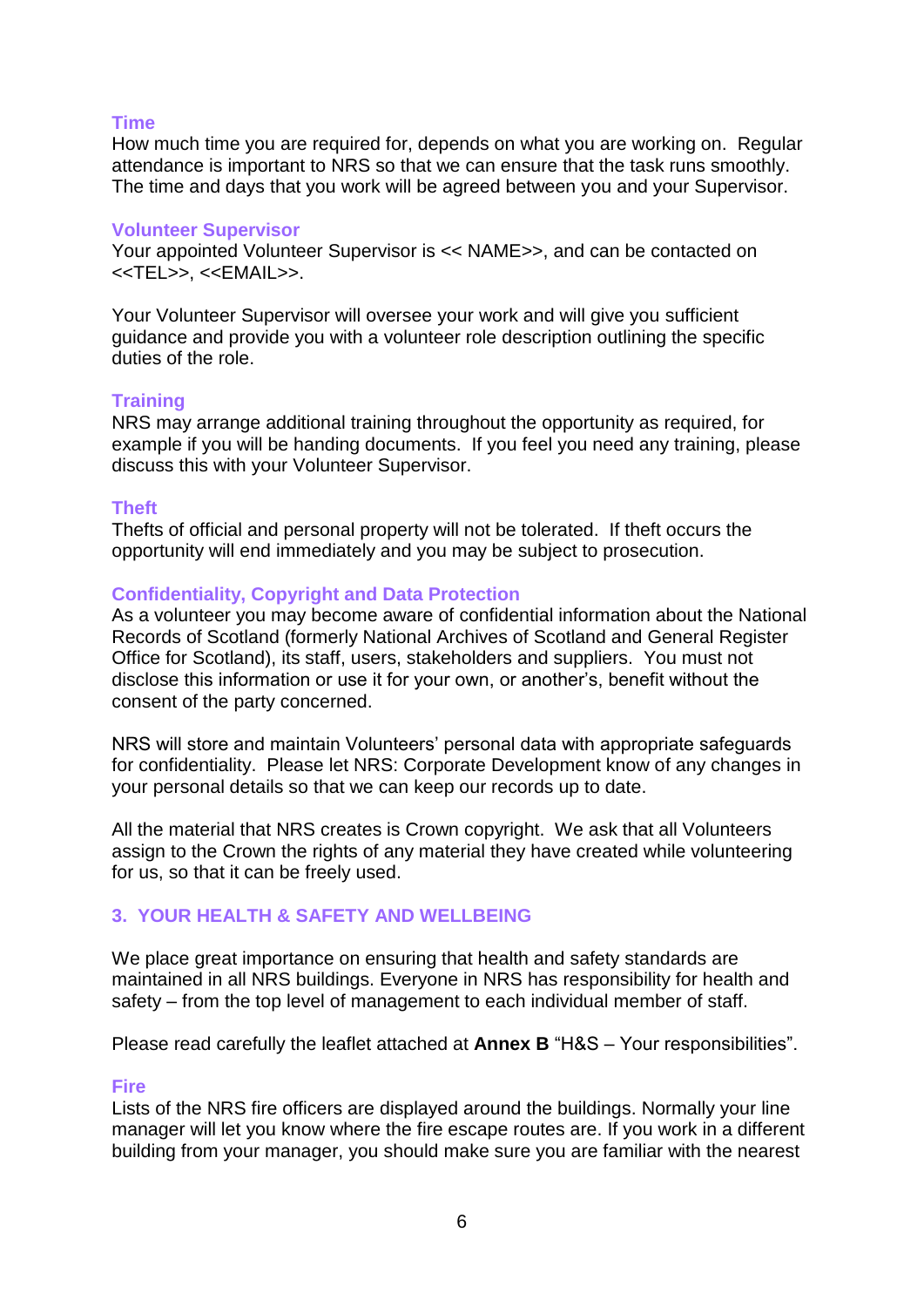escape route. The fire alarm system is tested on a Tuesday in each of our buildings at 11.00am.

## **First Aid**

If you feel unwell please let your Supervisor know as soon as possible. Lists of the trained NRS first aiders are displayed on posters around each building.

## **Absence due to ill health or unforeseen circumstances**

If you are unable to attend because you are unwell, or for any other unforeseen reason, please let your supervisor know and where possible:

- The expected length of the absence;
- Whether there is any piece of work requiring urgent action; and
- Whether there is anything we can do to help.

## **Smoke Free Policy**

A smoke free policy operates throughout the office, in accordance with The Smoking, Health and Social Care (Scotland) Act 2005 and the Prohibition of Smoking in Certain Premises (Scotland) Regulations 2006. There is a smoking shelter located at Ladywell House to the rear of the building, at the North Wall of the car-park. A sand bin to extinguish cigarettes is located next to the shelter. New Register House and General Register House share a smoking shelter, this is found at the bottom of the main stairs, leading to the moat. The smoking shelter in Thomas Thomson House is found at the rear of the building, by the loading bay door. The NRS Smoke Free Policy is attached at **Annex C.**

## **Eating & drinking Facilities**

There are lounge areas with kitchen facilities in General Register House, West Register House and Thomas Thomson House. The ScotlandsPeople Centre Café in New Register House is available to all staff and sells a good range of hot and cold snacks and drinks. The Café offers a 10% volunteer discount. While there are no formal canteen facilities within Ladywell House, there are several small kitchen areas providing microwave ovens, fridges and seating areas.

#### **Public Holidays when we are closed:**

- Good Friday;
- Easter Monday;
- May Day Holiday;
- Edinburgh Autumn Holiday;
- Christmas Day;
- Boxing Day; and
- 1<sup>st</sup> & 2<sup>nd</sup> January

#### **Insurance**

All Volunteers engaged in NRS activities are indemnified under NRS public liability insurance.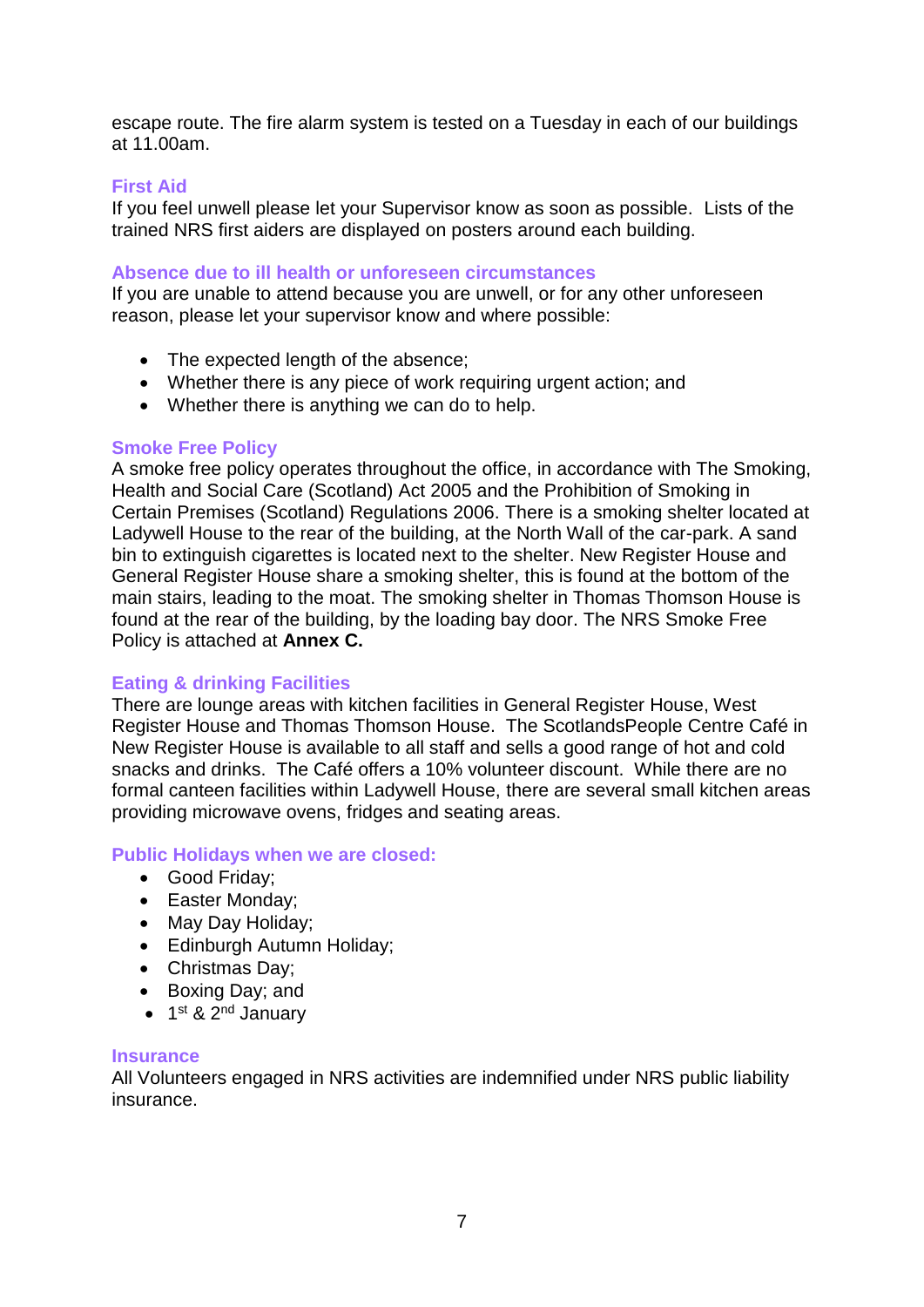## **4. DIVERSITY**

NRS is committed to ensuring that all who work with is or for us are treated equally irrespective of their sex, marital status, age, race, ethnic origin, sexual orientation, disability, religion or belief, working pattern, employment status, gender identity (transgender), caring responsibility or trade union membership. We aim to be an organisation that is broadly representative of the community we serve, values the contribution of its entire staff and is committed to equal opportunity.

We are committed to increasing the diversity of those who work for us or with us and will positively value the different perspectives and skills of all staff and make full use of these in our work

#### **5. FAIRNESS**

We aim to treat all of our volunteers fairly. If you have any problems concerning any aspect of your volunteer opportunity, please speak to your volunteer supervisor at any time.

If this does not result in a mutually acceptable resolution of the issue, further advice should be sought from Fiona Henderson, Volunteer Co-ordinator who can be contacted by e-mail at [fiona.henderson@nrscotland.gov.uk](mailto:fiona.henderson@nrscotland.gov.uk?subject=Volunteer%20Scheme) or by phone on 0131 314 4224.

## **6. SECURITY**

Only once your Basic Disclosure certificate has been received and your Baseline Personnel Security Standard cleared, will you be provided with a start date, security pass and given access to ICT systems.

#### **6.1 Security Passes**

A security pass system operates in all of the NRS buildings. Your pass is used as a 'swipe' card, which together with your Personal Identification Number, allows you to gain access to the buildings during normal working hours. You must always wear your security pass so that it can be readily seen when you are in the building. If you forget your pass, please request a temporary one from the receptionist. You should return the temporary pass to reception at the end of the day. If you lose or damage a permanent pass, you must report this immediately to Fiona Henderson 0131 314 4224 (NRS: Corporate Development, Room 1/2/3, Ladywell House, Ladywell Road, Edinburgh).

At the end of your opportunity please return your pass to NRS: Corporate Development.

Please take time to read **Annex D**– 10 Key Security Points.

#### **6.2 ICT Security**

If your volunteering opportunity requires you to have access to our IT network and systems. You will be required to adhere to the Scottish Government ICT Code of Conduct. The purpose of this Code is to provide guidance on the use of the system